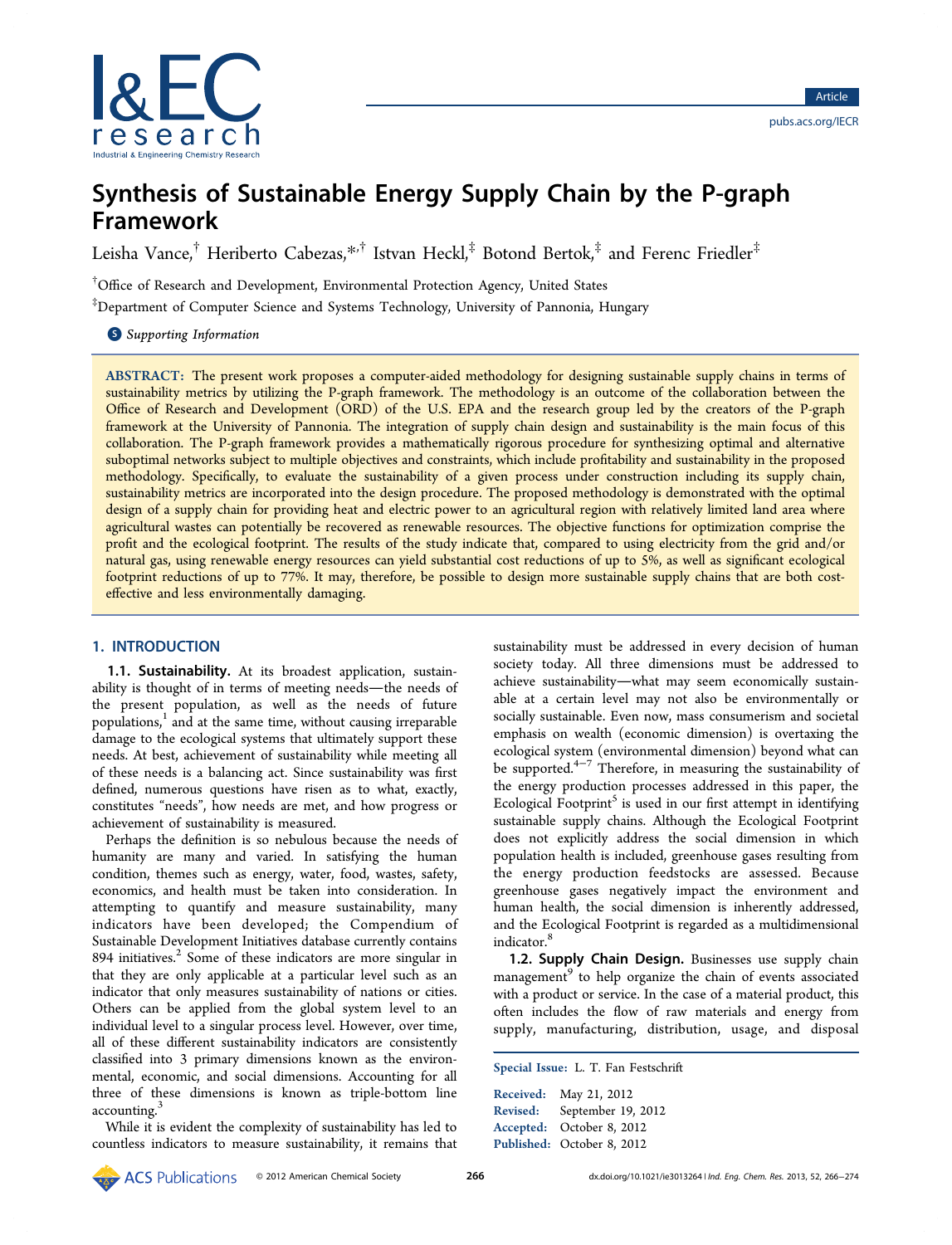processes as well as the flow of the associated necessary information. In the case of a service, there might be more focus on the flow of information, but that information often carries a physical footprint due to the presence of the energy, people, and communication systems needed to initiate and maintain the flow of information. Traditionally, supply chains have been designed and optimized for profit.<sup>10</sup> However, the increasing human population $11$  along with increasing prosperity $12$  has created a situation where it is not [o](#page-8-0)nly necessary to organize supply chains for p[ro](#page-8-0)fit but also to assess and address ass[oci](#page-8-0)ated environmental concerns. Simply put, many more people who are consuming many more goods and services have created flows of goods, services, and information which present the world with unprecedented environmental challenges in terms of unrestrained resource consumption and/or environmental pollution. Therefore, the design of sustainable supply chains is an effort to meet the consumption needs of the human population within the limits of the Earth.

Supply chains are essentially networks along which material, energy, and information flow for the purpose of meeting some human need whether material or otherwise. Extensive literature currently exists $^{13}$  on the design of traditional profit-oriented supply chains, along with a developing body of literature on the design of sup[ply](#page-8-0) chains for the environment.<sup>14</sup> Here we propose to explore methods for the design of supply chains that are not only profitable but also sustainable. Diff[er](#page-8-0)ences exist between green supply chains that are designed to minimize environmental impact and those that are designed for sustainability, although the two are often related.<sup>15</sup> The main difference is often the time frame under consideration. So both green and sustainable supply chains are designed [to](#page-8-0) minimize environmental impact, but a sustainable supply chain is designed to minimize environmental impacts over the longterm and to ensure that the environment can indefinitely support the material and energetic flow requirements of the supply chain.

Here we propose to design sustainable supply chains using the P-graph framework with the following additional criteria: minimizing supply chain capital and operating cost and maintaining a low ecological footprint of the supply chain feedstock. The P-graph framework is essentially an algorithm for optimal network design, which we are using to design supply chains that are optimal with respect to cost and the ecological footprint of the feedstock. Keeping costs low creates an economic need to conduct operations as profitably as possible. Minimizing the land area needed to support a supply chain's energy feedstock inputs and, for the purposes of this study, achieving a low ecological footprint<sup>5</sup> indicates that operations are being conducted with the smallest possible land use burden on the environment. Together, t[h](#page-8-0)ese two criteria represent a reasonable initial assessment of the sustainability of a proposed or existing supply chain.

There are two more points here that merit further discussion. First, why use an integrated indicator such as the ecological footprint and not other simple indicators such as ozone emissions or water quality? Primarily because many variables characterize a supply chain, and integrated indicators offer protection against shifting risks from one environmental criterion to another, i.e. resolving an air pollution problem by creating a water pollution problem. Further, the theory underlying an integrated metric provides a basis for managing many disparate variables that characterize the supply chain, which is something that cannot be done by individually

assessing large numbers of distinct variables with simple indicators.

1.3. Process Network Synthesis. A process system or network endeavors to create certain products (or services) from raw materials using a number of processing steps. Process synthesis determines the structure of a process system. Examples of said networks are innumerable and range from food processing plants to chemical production to energy production networks to basically any product utilized in today's society. A good review of the development of process synthesis in the past two and a half decades was completed by Sargent in  $2004.<sup>16</sup>$ 

Because of the combinatorial nature of the problem, a multi[tu](#page-8-0)de of alternative feasible structures comprised of multiple operating units is usually capable of producing the desired products. Process synthesis seeks the optimal network in terms of some objective function, e.g., profit, revenue, sustainability, etc. The determination of the optimal network structure is most frequently referred to as flowsheet design or process-network synthesis (PNS).

PNS is an essential component of process system engineering. Its significance is highlighted by numerous publications in the scientific literature. A computer-aided flowsheet design method has been available, $17$  which includes the group contribution approach to predict molecular properties of material species participating [in](#page-8-0) the process to be designed. This method has been further developed for mineral processing flowsheet design.<sup>18</sup> The structural properties, especially the redundancy, of the superstructures of the processes of interest have been explo[red](#page-8-0).<sup>19</sup> A novel representation, the state-task network, has been introduced originally for scheduling problems.<sup>20</sup> This re[pr](#page-8-0)esentation includes explicitly both the states (feedstocks, intermediates, and final products) and the tasks (op[era](#page-8-0)tions) as network nodes. The state-task network and state-equipment network has been applied to aid process synthesis.<sup>21</sup> The mathematical modeling of either of the two representations is performed with generalized disjunctive program[min](#page-8-0)g. A similar disjunctive optimization model has been deployed for simultaneous flowsheet optimization and heat integration; $22$  systems involving both nonisothermal and isothermal streams have been considered. It has been shown that the latter [sy](#page-8-0)stem gives rise to mixed integer linear programs. The synthesis of separation networks with nonsharp separation has been explored, $23$  where the robust optimization capability of the evolutionary algorithms has been deployed in conjunction with the rigoro[us](#page-8-0) modeling capability of Aspen Plus.

The P-graph methodology is a graph-theoretical approach utilized for solving PNS problems. In a PNS problem, the maximum available raw materials may be constrained, and the rate of manufacturing of each product must be specified. The Pgraphs (process graphs) are bipartite graphs, each comprising nodes for a set of materials, a set of operating units, and arcs linking them. The materials can be the raw materials, intermediates, and products. The operating units are defined in terms of input and output materials, their ratios, and their cost functions.

Figure 1 represents a process network featuring operating units  $O_1$ ,  $O_2$ , and  $O_3$  and materials  $M_1$ - $M_6$ , where  $M_1$ ,  $M_2$ , and  $M_3$  are ra[w](#page-2-0) materials;  $M_4$  is an intermediate;  $M_5$  is a product; and  $M_6$  is a byproduct.

P-graph frameworks have been utilized in many areas such as emission reduction, $^{24}$  optimal retrofit design for a steam-supply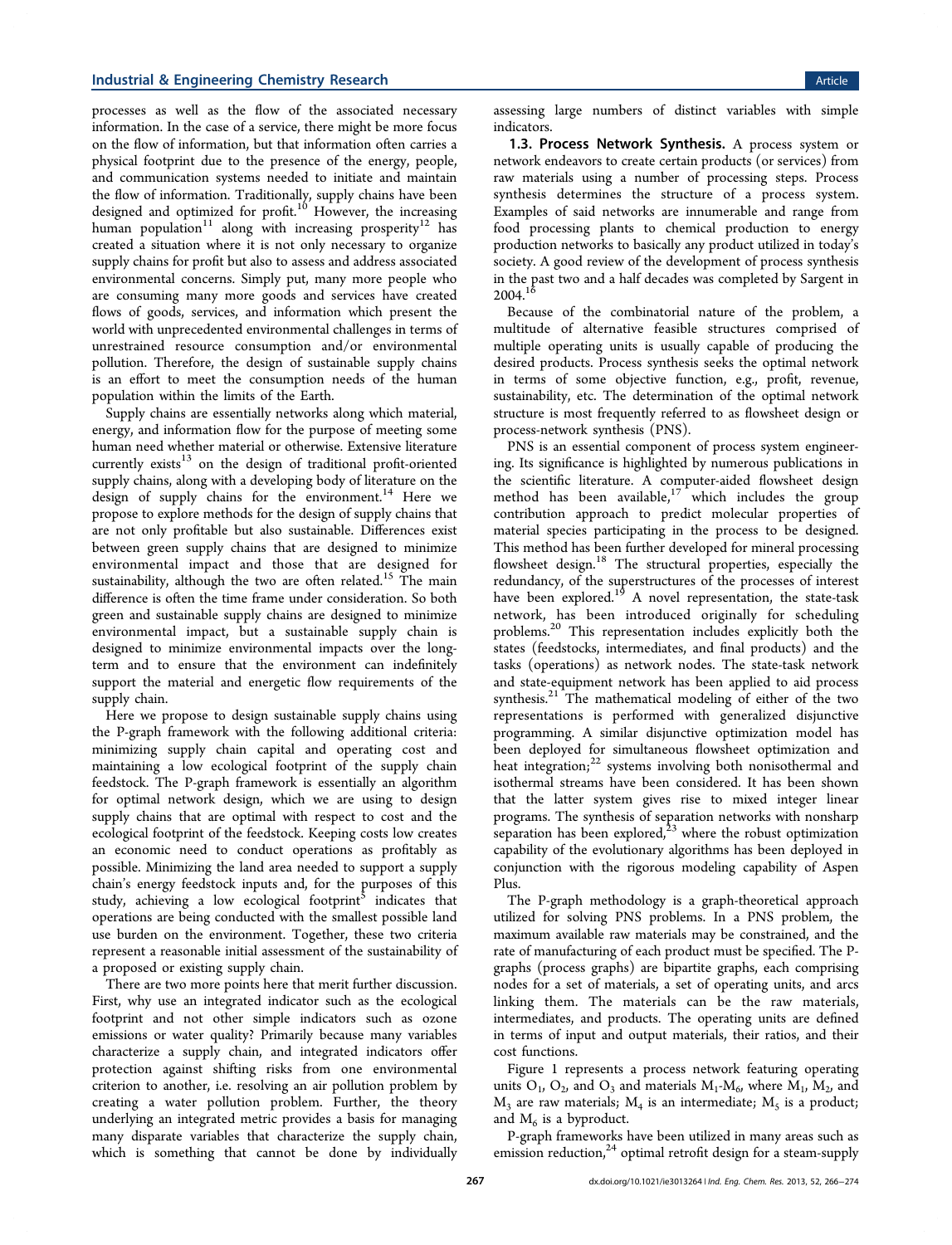<span id="page-2-0"></span>

Figure 1. [PNS network involving three operating units an](http://pubs.acs.org/action/showImage?doi=10.1021/ie3013264&iName=master.img-000.png&w=200&h=189)d six materials.

system, $^{25}$  and downstream processes for biochemical produc $t$ <sub>ion.</sub><sup>26</sup>

1.4. [Ec](#page-8-0)ological Footprint. The Ecological Footprint is a sust[ain](#page-8-0)ability metric which calculates the amount of land required to support and assimilate a given human population's consumption and wastes.<sup>5</sup> The metric essentially measures whether a population or economy is living within the means of the population's natural [sy](#page-8-0)stem boundaries. The metric was initially applied at the global level where it was determined approximately as of 1977 that the human population's consumption and wastes required more than 1 planet to maintain those levels of consumption and wastes.<sup>27</sup> Since that time, the metric has gone through several revisions and has been applied from national to individual levels.<sup>27</sup>

1.5. Problem Definition. Our aim is to present a computer-aided methodology for designing su[sta](#page-8-0)inable supply chains in terms of sustainability metrics by utilizing the P-graph framework. For this study, a PNS problem is addressed where the goal is to produce specific amounts of heat and electricity using renewable resources such as grass silage, corn silage, wood, and fossil resources, such as natural gas and electricity from the existing grid. Biogas plants, gas furnaces, and pelletizers are some of the potential operating units. Due to the array of feedstock choices and multifunctionality of generation processes, the modeling of the operating units in this problem is challenging. For example, a biogas plant can process corn silage or grass silage. In the P-graph framework, an operating unit requires well-defined input, and, if an operating unit has two inputs, we must discern whether both inputs are required at the same time, or if one input or the other will suffice. This decision is made automatically by the PNS through application of a modeling technique, and the user is not required to make the choice. Another challenge is the integration of the sustainability metrics into the model itself. Explicitly defined constraints for these metrics are required for this study; however, we want to emphasize that the analysis shown here is meant for illustrating the methodology for a supply chain design. For example, we might look for solutions where the ecological footprint is not larger than a predefined value. The techniques to handle these challenges will be introduced in the following sections, as well as in an accompanying case study. Although logistics is also an

important consideration in supply chain analysis, for the context of this paper, we have focused on the synthesis of the energy supply chains and, in particular, the determination of which raw materials and energy conversion technologies should be used based upon the connections between these elements. The involvement of logistics will be a beneficial extension in subsequent analyses.

# 2. METHODOLOGY

The theoretical results of the P-graph framework have been highlighted by Friedler.<sup>28,29</sup> Yet, theory and practice are two different things, and any framework needs effective implementation and best-practic[es to](#page-8-0) be truly useful. If there is no implementation or the framework is too complicated for general use, then the solution to the problem requires considerably more time. Consequently, the framework will not be widely used in research or practice. In this section, different tools are introduced to address P-graph problems. These tools are used to formulate a model to facilitate the synthesis of sustainable energy supply chains.

The P-graph methodology defines how to address a PNS problem by defining how to construct a maximal structure, generate a mathematical programming model, and obtain a solution effectively. Three tools were created to automate the aforementioned procedure: PNS Solver, PNS Studio, and PNS Draw.

**2.1. PNS Tools.** PNS Solver was the first tool developed for the P-graph methodology. Originally, it was intended only for scientific use, with both the input and output files formatted in plain text. For example, the definition of operating unit wood\_chips\_prod is

 $fix\_cost = 30820$ , proportional $\_cost = 2.64$ 

 $wood + 0.001728$  heat  $+ 0.000108$  electricity

+ wood\_chips\_prod\_fix\_cost + 2.64 cost

≥ wood\_chips

Both the structure and the parameters are given in the input file, but a special format is required. Thus, it is easy to make mistakes. PNS Solver generates both the maximal and the optimal structure and saves it into a text file, which contains the list of the operating units of the optimal structure and their relative sizes. Users are no longer required to construct the maximal structure manually by using the MSG (maximum structure generator) algorithm. Therefore, it is not necessary to create the mathematical model by hand for the structural model, which subsequently can be solved with a solver such as CPLEX. The PNS Solver performs these tasks automatically.

Although the PNS Solver is an excellent tool for determining the optimal structure of a problem, defining the problem and evaluating the result is not adequately supported. Some of these shortcomings are eliminated by PNS Studio. PNS Studio includes PNS Solver and an easy-to-use graphical interface.

PNS Studio consists of four major columnar sections. Materials can be created in the first column. If one selects a material, the property window of that material appears in the third column, where the name, price, maximum available amount, measurement units, and so on, can be specified.

Operating units can be created in the second column. After a new unit is created, the input and output materials can be set with the drag and drop technique. The numerical parameters,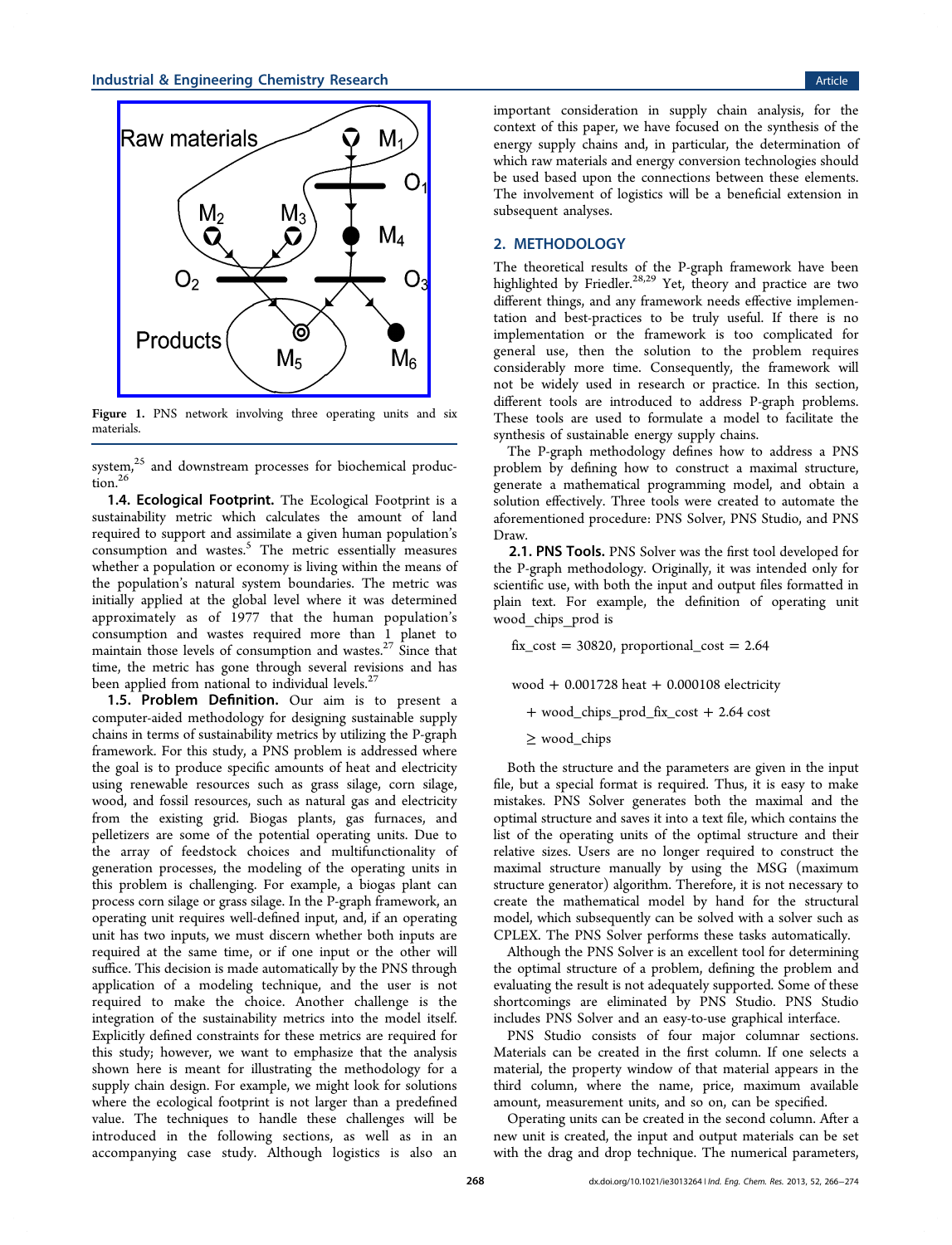<span id="page-3-0"></span>

Figure 2. The fl[ows and costs of operating units.](http://pubs.acs.org/action/showImage?doi=10.1021/ie3013264&iName=master.img-001.jpg&w=408&h=257)

like relative flow rates, cost, etc., can be set in the fourth column.

Hence, some error is completely eliminated using PNS Studio. Previously, in PNS Solver, inattention or typos could cause an invalid operating unit. For example, specifying that operating unit 4 produces material 12 could be made, even if material 12 was not defined at all. Now dragging a material which is not defined to an operating unit is not possible. On the other hand, deleting a material which is already used by an operating unit causes a warning dialogue box to pop up. PNS Studio shifts the workload of the users so they do not have to concentrate on the syntax of the problem; the syntax is done automatically, so instead of dealing with various modeling issues, more attention can be focused on the semantics. The results of PNS Studio can be exported into easy-to-use Excel files, where not only are the relative sizes of the operating units displayed but also the consumption or production of each material, along with the associated costs.

PNS Draw goes one step further in that it facilitates the graphical representation of a P-graph. It is human nature that pictures are more easily comprehended than textual descriptions. Thus, a new tool was developed which is capable of drawing P-graphs. By placing and connecting materials and operating units on the canvas, the problem is defined. The result can then be exported into PNS Studio, and the solution can be displayed again in PNS Draw. All of these tools can be downloaded from http://www.p-graph.com.

It is worth noting that drawing large P-graphs cleanly can be a challenge, so, w[e are working on a layout](http://www.p-graph.com) engine specifically designed for P-graphs which can alleviate some of this burden.

2.2. Ecological Footprint Calculation. The ecological footprint (EF) is typically computed using 6 types of land area required for consumption/assimilation: cropland, grazing land, forest land for timber and wood products, fishing grounds, built-up land and forest land for carbon uptake. $27$  The Ecological Footprint of a process  $(EF_p)$  is calculated for each land type by dividing the amount of product harvested  $(P)$  by the national yield factor of that product  $(Y_N)$  and then multiplying the result by the corresponding land type yield factor (YF) and land type equivalence factor (EQF) as shown in eq 1.

$$
EF_{P} = \frac{P}{Y_{N}} \cdot YF \cdot EQF \tag{1}
$$

(See ref 27.)

The land type yield factor (YF) is calculated by dividing the national pr[odu](#page-8-0)ct yield  $(Y_N)$  by world product yield  $(Y_W)$ .

$$
YF = \frac{Y_N}{Y_W} \tag{2}
$$

(See ref 27.)

The equivalence factor is calculated for each land type by dividing th[at l](#page-8-0)and type's maximum productivity by the average productivity of all productive land types.

$$
EQF = \frac{maximum \text{ productivity (land type)}}{Av \text{ productivity (all productive land types)}}
$$
(3)

(See ref 27.)

The multiplication by the YF and EQF normalizes all products c[ons](#page-8-0)umed or all generated wastes into equitable units of global hectares. Global hectares are then aggregated by land type into the total number of global hectares required to support a given population's natural resource demands or in our case a supply chain.

To address waste assimilation, a carbon footprint is calculated in terms of global hectares of forest land for carbon uptake. Calculation of the carbon footprint  $(EF_C)$  involves reducing the amount of CO2 emitted  $(P_c)$  by the amount of CO2 sequestered by the oceans  $(S<sub>Ocean</sub>)$  and then standardizing this amount by the amount of the average rate of carbon to CO2 sequestered by forestland (ha) at world average yield  $(YC)^{27}$  This amount is then converted to global hectares by a final multiplication of the equivalence factor  $(EQF)^{27}$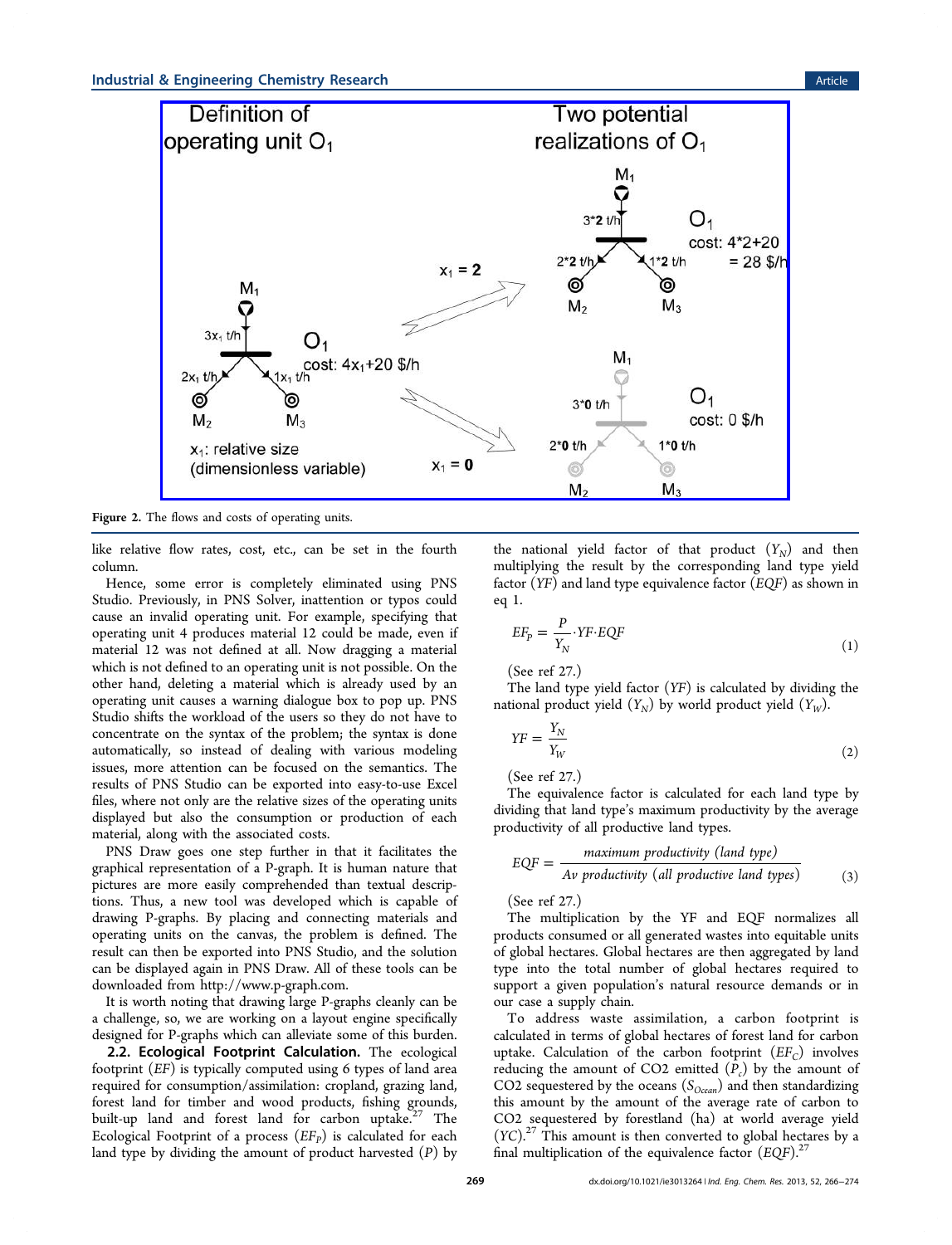

Figure 3. Transforming an operating unit to handle material mat cost.

$$
EF_C = \frac{P_C^*(1 - S_{Ocean})}{Y_C} *EQF
$$
\n(4)

(See ref 27.)

## 3. MODELING ENERGY SUPPLY CHAINS BY P-GRA[PH](#page-8-0)S

3.1. Cost Calculation. While various sustainability metrics are gaining importance, the cost or profit of a solution always remains a major factor of influence. In addressing cost we will first explain how cost is handled within the P-graph methodology and then introduce a modeling technique to implement a constraint for the total cost.

The cost of a network contains the cost of the raw materials plus the cost of the operating units in the network minus the price of the products. If the cost is negative, then the network creates profit. The cost of an operating unit has two constituents: investment cost and operating cost. Both types of costs can have a fixed part and a proportional part. Usually, through a payout period the investment cost is annualized, thus, the overall cost function has a single fixed part and a single proportional part. This cost function is used to calculate the cost of an operating unit based on its relative size. Figure 2 highlights the difference between the definition of operating unit  $O_1$ , where the relative size is denoted with  $x_1$ , and [2](#page-3-0) potential realizations of  $O_1$  with relative sizes of 2 and 0, respectively.

This type of cost representation is adequate as long as cost is the only objective of the optimization. If there are other objectives, e.g., higher levels of process sustainability, then we may want to handle the total cost as a constraint.

3.2. Introduction of Cost as a Material. A modeling technique is proposed here to handle cost as a single material, thus an upper limit can be imposed on cost. A new material called mat\_cost must be introduced for the whole network. The former cost parameters facilitate the optimization, while mat\_cost restricts the search for total cost using the P-graph methodology. The total cost of a network and the consumed mat cost in the same network must coincide. Thus, a new operating unit and a new intermediate material must be introduced for each operating unit in the original network, which is illustrated in Figure 3. In this figure a peeler unit has two additional inlet materials, mat\_cost and peeler\_fix\_cost with relative flow rates of 4 and 1, respectively. The first relative flow rate, 4, equals the proportional part of the peeler's cost. Only the new operating unit (peeler\_fix\_cost\_prod) is capable of producing peeler\_fix\_cost, but then the relative size of this new operating unit must be 20, which is the fixed part of the total cost of the peeler unit.

In this example, the relative size of the peeler unit is 10. Consequently, the cost of the original network (the left side) is 60. The cost of the new layout is also 60 because the cost of the peeler unit remains unchanged and the new operating unit (peeler fix cost prod) does not have costs.

In the new layout, 40 units of mat\_cost are consumed directly by the peeler unit and 20 units by the new operating unit. The new operating unit always consumes 20 units of mat cost if the peeler is active independently from the relative size of the peeler unit. The total mat cost consumption is 60, which matches the cost of the network.

Similarly, if some ordinary raw material has costs, then its consumption has to incur the consumption of an appropriate amount of mat cost. For example, if electricity is purchased from the grid for 149  $\epsilon/MWh$ , then the operating unit representing the purchase should have a connection from mat cost with a relative flow rate of 149.

3.3. Modeling Ecological Footprint. The Ecological Footprint is a common tool used to assess sustainability. There are different types of footprint calculations, e.g., the carbon footprint, the sustainable process index, the ecological footprint, etc. These footprints are additive in that the footprint of a network can be calculated by summarizing the footprints of its components. Our aim is to account for the ecological footprint of each of the different solution networks and create a method within the P-graph methodology to limit the search for those networks whose total ecological footprint is below a given threshold.

The initial structure must be transformed to reach the aforementioned goals. This transformation is illustrated by Figure 4. A new material node termed as ecological footprint is introduced, and the node will be the inlet for such operating units [wh](#page-5-0)ich contribute to the ecological footprint generation. For example, operating unit  $O<sub>1</sub>$  consumes 4.97 ha from the ecological footprint if the relative size of  $O<sub>1</sub>$  is 1. The exact value of the aforementioned ratio is proportional with the footprint contribution of  $O<sub>1</sub>$ . If the footprint belongs to a raw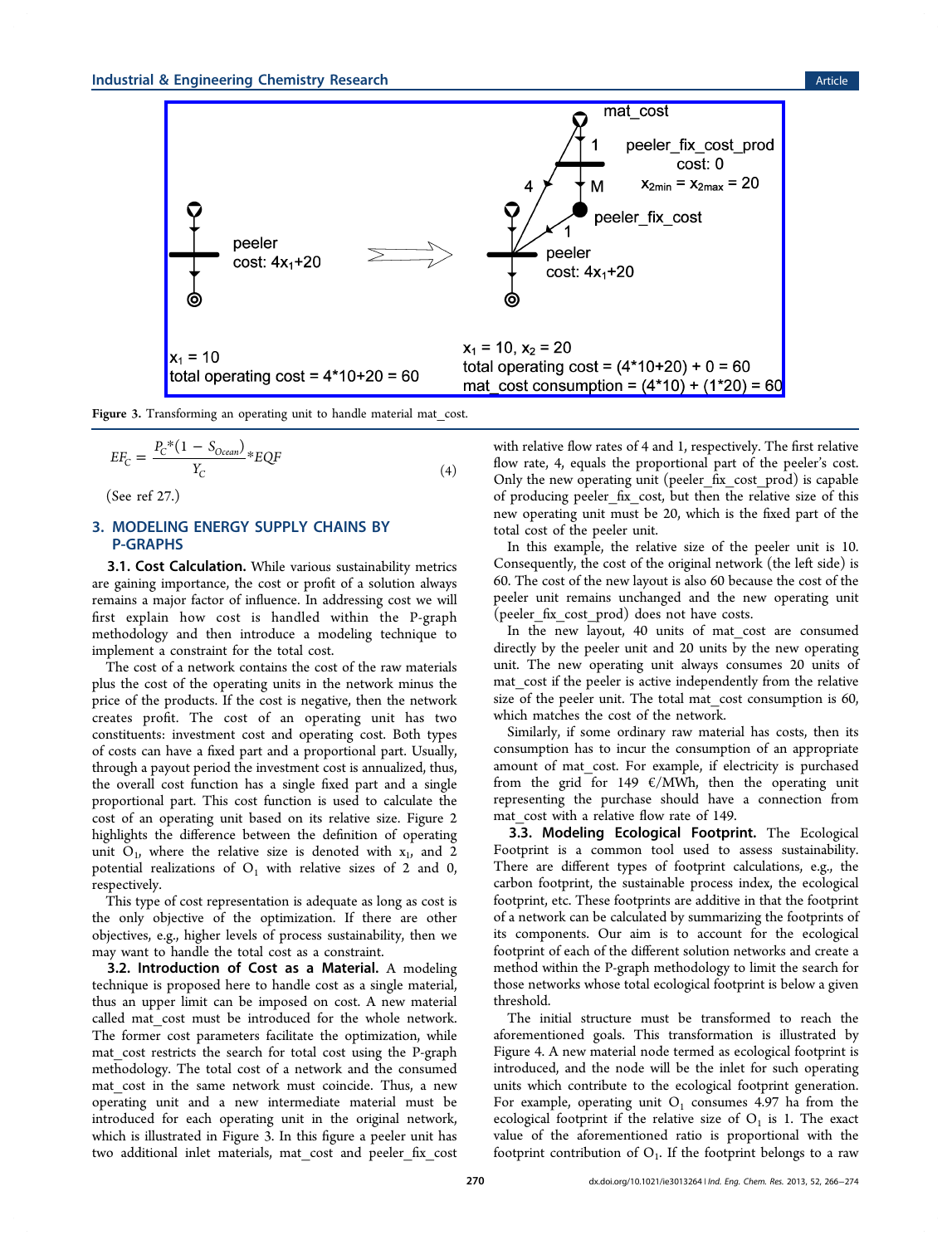#### **Industrial & Engineering Chemistry Research Article 3 and 2008 Control Article 2008 Control Article 3 and 2008 Control Article 3 and 2008 Control Article 3 and 2008 Control Article 3 and 2008 Control Article 3 and 2008 Co**

<span id="page-5-0"></span>

Figure 4. [Handling the ecological footprint.](http://pubs.acs.org/action/showImage?doi=10.1021/ie3013264&iName=master.img-003.png&w=239&h=146)

material, then an operating unit has to be introduced to represent the purchase, and the footprint material will be the inlet of this unit.

The ecological footprint of the transformed network is equal to the consumption of the material with the same name. An upper limit can be set for this material, because the P-graph framework allows setting an upper limit for raw materials. This ensures that only those structures are considered in the optimization process whose corresponding ecological footprint is below the set limit.

## 4. CASE STUDY

The case study chosen to illustrate the methodology being developed here is that of a supply chain designed to produce both heat and electricity used in a geographical district. The maximal structure of the supply chain including all of the possibilities under consideration is illustrated in Figure 5, and

the corresponding data can be found in the Appendix in the Supporting Information.

The goal is to meet the heat and electricity requirement of [this district, 5000 and](#page-7-0) 2000 MWh/yr respectively. Naturally, conventional nonrenewable methods are available, such as obtaining electricity from the grid and heat from natural gas combustion. This district also has some renewable energy sources available like corn silage, grass silage, corn cobs, and wood. Additionally, available are several energy conversion technologies such as those used in biogas plants, biogas CHP (combined heat and power) plants, gas burners, pelletizers, and furnaces. Note that, some operating units, e.g., a pelletizer, are available only in certain sizes, the corresponding data are used to construct the cost function. The economic data were obtained from Luttenberger et al.<sup>30</sup>

Some operating units in Figure 5 represent an activity instead of an actual operating unit. For [exa](#page-8-0)mple, the electricity feeder represents the purchase of the electricity from the grid. Consequently, this operating unit has no associated cost, and both its input and output flow rate is 1. The operating unit ″wood production″ means the cutting of wood. Its input is the area available for this purpose. There is a specific limit on the area for wood production, and it is worth noting that in this particular example, 2 distinct areas for corn production are used. One area is used only for silage production, and the other is used for the production of corn straw pellets.

If an operating unit has two operating modes, such as a gas burner being used to combust either natural gas or biogas, then more than one operating unit is used to represent it. One operating unit represents the physical equipment (gas burner) which produces a hypothetical material (gas burner capacity), one operating unit represents biogas burning, and the another represents natural gas burning.



Figure 5. [Maximal structure of case study supply chain including all con](http://pubs.acs.org/action/showImage?doi=10.1021/ie3013264&iName=master.img-004.png&w=499&h=279)figurations.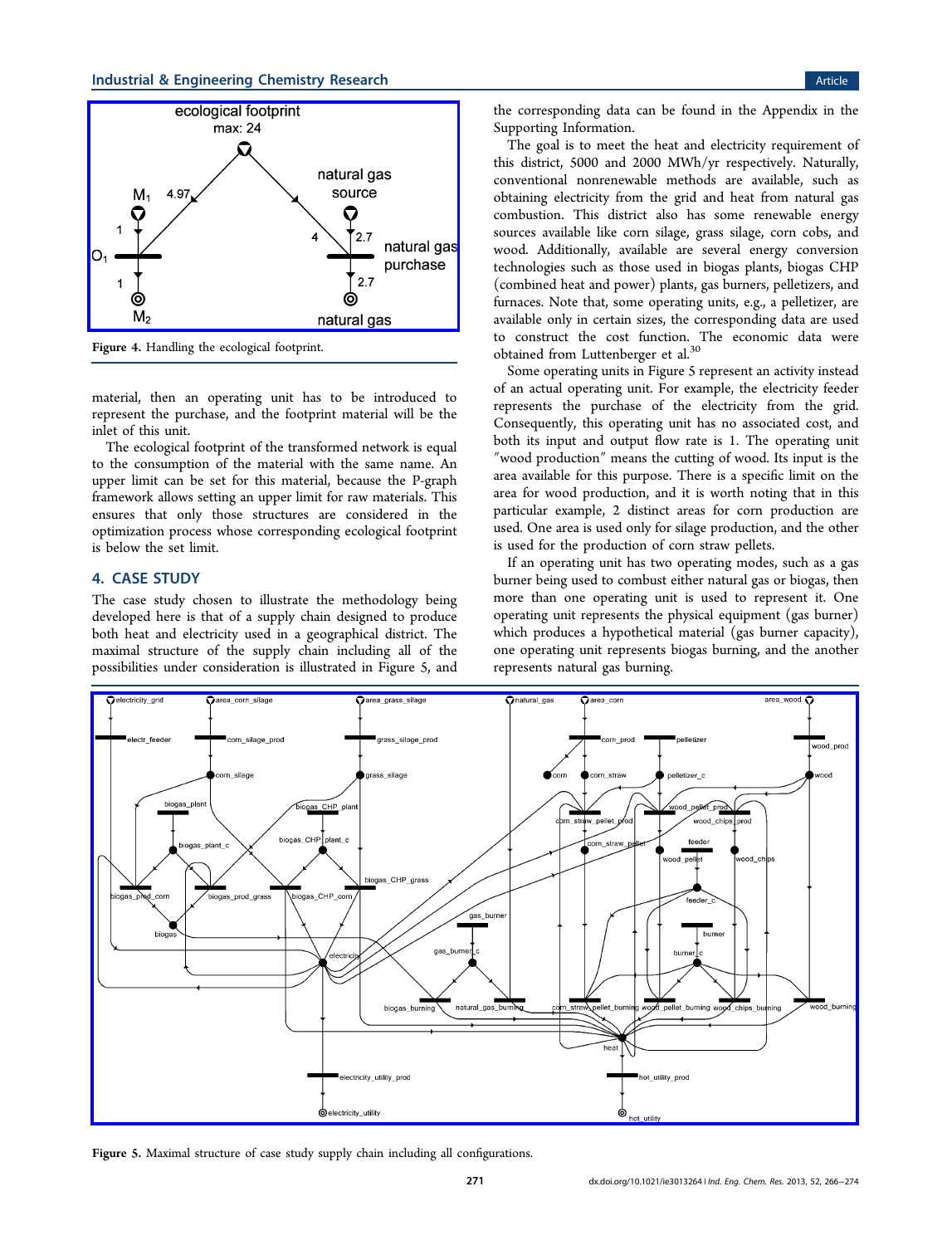<span id="page-6-0"></span>

chains are compared on the basis of cost and ecological footprint relative to Structure 13, using electricity from the grid and natural gas.

| Solution<br>structures |                                |                                        |                         |                                   |                                     |                         |                                    |                                      |                  |                          |                                          |                       |
|------------------------|--------------------------------|----------------------------------------|-------------------------|-----------------------------------|-------------------------------------|-------------------------|------------------------------------|--------------------------------------|------------------|--------------------------|------------------------------------------|-----------------------|
|                        | Electricity<br>grid<br>[TJ/yr] | Natural<br>gas<br>[m <sup>3</sup> /yr] | area<br>corn<br>[ha/yr] | area<br>corn<br>silage<br>[ha/yr] | area<br>grass_<br>silage<br>[ha/yr] | area<br>wood<br>[ha/yr] | cost<br>$[\mathsf{E}/\mathsf{yr}]$ | <b>Cost Divided</b><br>By $cost(13)$ | Cost<br>Change % | footprint<br>[global ha] | Footprint<br>Divided by<br>footprint(13) | Footprint<br>Change % |
| Structure 1            | 7.37                           |                                        |                         |                                   |                                     | 500.00                  | 476,363                            | 0.83                                 | $-16.86$         | 1,046.81                 | 1.52                                     | 51.58                 |
| Structure 2            |                                |                                        |                         | 117.69                            |                                     | 367.73                  | 476,433                            | 0.83                                 | $-16.85$         | 749.28                   | 1.08                                     | 8.50                  |
| Structure 3            |                                |                                        |                         |                                   | 128.54                              | 367.73                  | 486,852                            | 0.85                                 | $-15.03$         | 840.65                   | 1.22                                     | 21.73                 |
| Structure 4            |                                |                                        |                         | 120.03                            |                                     | 393.66                  | 521,283                            | 0.91                                 | $-9.02$          | 796.21                   | 1.15                                     | 15.29                 |
| Structure 5            | 7.57                           |                                        |                         |                                   |                                     | 539.13                  | 530,210                            | 0.93                                 | $-7.46$          | 1,119.21                 | 1.62                                     | 62.06                 |
| Structure 6            |                                |                                        |                         |                                   | 131.10                              | 393.66                  | 531,909                            | 0.93                                 | $-7.16$          | 889.40                   | 1.29                                     | 28.78                 |
| <b>Structure 7</b>     |                                | 399,272                                |                         | 116.30                            |                                     |                         | 543,711                            | 0.95                                 | $-5.10$          | 489.71                   | 0.71                                     | $-29.09$              |
| Structure 8            |                                |                                        | 72.96                   | 126.77                            |                                     |                         | 551,507                            | 0.96                                 | $-3.74$          | 774.86                   | 1.12                                     | 12.20                 |
| Structure 9            |                                |                                        |                         | 124.78                            |                                     | 380.69                  | 553,388                            | 0.97                                 | $-3.42$          | 835.02                   | 1.21                                     | 20.91                 |
| <b>Structure 10</b>    |                                | 399,272                                |                         |                                   | 127.02                              |                         | 554,007                            | 0.97                                 | $-3.31$          | 580.00                   | 0.84                                     | $-16.02$              |
| Structure 11           |                                |                                        | 72.96                   |                                   | 138.46                              |                         | 562,730                            | 0.98                                 | $-1.78$          | 873.29                   | 1.26                                     | 26.45                 |
| Structure 12           |                                |                                        |                         |                                   | 136.29                              | 380.69                  | 564,435                            | 0.99                                 | $-1.49$          | 931.90                   | 1.35                                     | 34.94                 |
| <b>Structure 13</b>    | 7.25                           | 540,588                                |                         |                                   |                                     |                         | 572,956                            | 1.00                                 | 0.00             | 690.61                   | 1.00                                     | 0.00                  |
| Structure 14           | 7.99                           |                                        |                         |                                   |                                     | 529.10                  | 579,343                            | 1.01                                 | 1.11             | 1,190.91                 | 1.72                                     | 72.44                 |
| Structure 15           | 8.17                           |                                        | 102.04                  |                                   |                                     |                         | 580,439                            | 1.01                                 | 1.31             | 1,114.72                 | 1.61                                     | 61.41                 |
| <b>Structure 16</b>    |                                |                                        |                         | 214.45                            |                                     |                         | 581,310                            | 1.01                                 | 1.46             | 154.24                   | 0.22                                     | $-77.67$              |
| <b>Structure 17</b>    |                                |                                        |                         | 125.12                            | 98.01                               |                         | 589,975                            | 1.03                                 | 2.97             | 175.19                   | 0.25                                     | $-74.63$              |
| <b>Structure 18</b>    |                                |                                        |                         | 90.05                             | 135.88                              |                         | 592,323                            | 1.03                                 | 3.38             | 250.82                   | 0.36                                     | $-63.68$              |
| <b>Structure 19</b>    |                                |                                        |                         |                                   | 234.67                              |                         | 601,052                            | 1.05                                 | 4.90             | 272.33                   | 0.39                                     | $-60.57$              |
| Structure 20           | 7.95                           |                                        |                         | 125.00                            |                                     |                         | 626,618                            | 1.09                                 | 9.37             | 244.35                   | 0.35                                     | $-64.62$              |
| Structure 21           | 8.02                           |                                        |                         |                                   | 136.36                              |                         | 640,169                            | 1.12                                 | 11.73            | 274.22                   | 0.40                                     | $-60.29$              |

| Table 1. Raw Materials, Cost, and Ecological Footprint for the 21 Supply Chain Structures |  |  |  |
|-------------------------------------------------------------------------------------------|--|--|--|
|-------------------------------------------------------------------------------------------|--|--|--|

Figure 5 displays the original model before any of the transformation detailed in the previous section had been carried out. You [can](#page-5-0) see that biogas can be produced in a normal plant [or in a CHP plant. The inlet of both plants can be either corn](http://pubs.acs.org/action/showImage?doi=10.1021/ie3013264&iName=master.img-006.jpg&w=503&h=314) or grass silage. Pellets can be produced from corn straw or from wood. On the other hand, wood chips also can be created from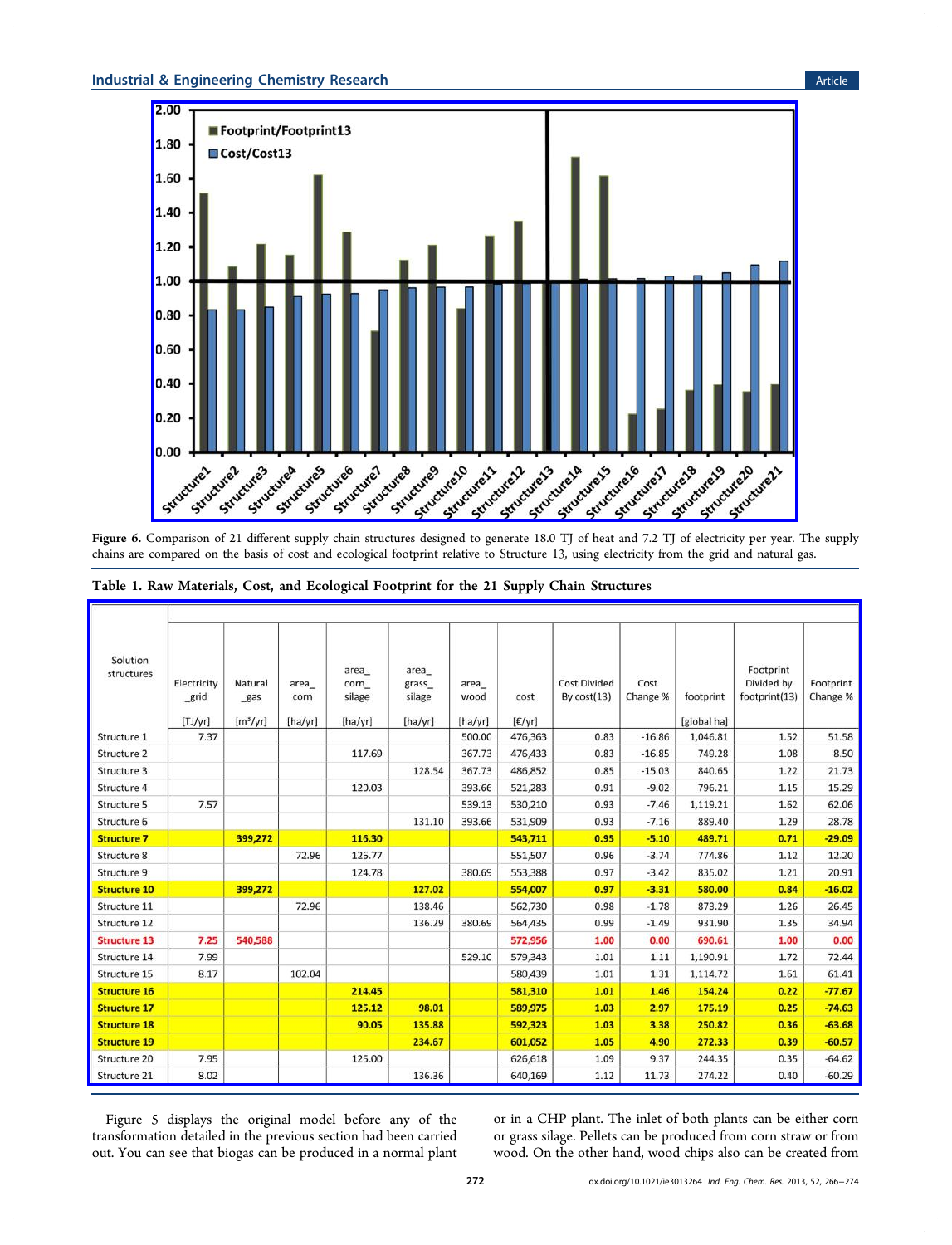<span id="page-7-0"></span>wood or wood can be burned directly. Additionally, burning pellets and chips requires a feeder unit which has investment cost, but burning wood requires manual work which has proportional cost.

4.1. Economic Considerations. The economic considerations included in our analysis are limited to the capital and operating costs and profit normally considered in engineering economics. We do not for example consider the monetary value of environmental damage due to the operation of a supply chain. The reason for this approach is to offer an analysis of sustainable supply chains that is as close as possible to mainstream decision making as commonly practiced. This cannot and should not be interpreted as an implication that other considerations are not important. Rather, the omission simply represents the authors' efforts to present an analysis which is simple and useful under realistic circumstances. Note that obtaining hard cost data in the engineering economics area can prove difficult. For example, the price of a fermentation plant depends on the negotiations between the seller and the buyer. Therefore, for these analyses, the cost parameters come from Luttenberger et al.; we accept these data as self-consistent and valid. If more appropriate values emerge, they can be easily substituted in subsequent analyses. However, we would like to reiterate that the focus in this article is on the methodology, itself.

4.2. Computational Results. The principal results from this study include 21 different supply chain structures, which are illustrated in Figure 6 with further details given in Table 1 and the Appendix in the Supporting Information. The illustrative example is r[el](#page-6-0)atively small, so for this case stud[y,](#page-6-0) the number of solutions is 21. Note that supply chain Structure 13 represents the use of electricity from the grid and natural gas - the most common current state of affairs - to produce heat (18.00 TJ per year) and electricity (7.20 TJ per year). We will, therefore, use Structure 13 as our reference point to determine whether the other alternative supply chain structures are more or less sustainable than "business as usual" represented by Structure 13. All of the structures are ranked by relative cost and relative ecological footprint to our reference Structure 13. Details of all of the 21 supply chains considered in this study can be found in Table 1. Note that the thick vertical and horizontal crossed black lines in Figure 6 mark the location and the relative cost and foot[pr](#page-6-0)int of Structure 13.

Structures which are less costly and [e](#page-6-0)nvironmentally better than reference Structure 13 are those below the horizontal line at 1.0, where the relative cost and footprint are less than one. By simple inspection, two different favorable structures become apparent in Figure 6 moving from left to right: Structures 7 and 10. Structure 7 costs approximately 5% less than Structure 13 with a 29% decr[eas](#page-6-0)e in ecological footprint, while the cost decrease for Structure 10 is about 3% and the corresponding decrease in ecological footprint 16%. In terms of raw feedstock, both Structures 7 and 10 use natural gas, but Structure 7 supplements that with corn silage while 10 uses grass silage. While both Structures 7 and 10 are environmentally better than 13, structure selection depends partly on the relative availability of grass or corn silage at a given locale and other business circumstances.

If one is willing to consider modest increases in cost to reduce the environmental impact, then Structures 16, 17, 18, and 19 become attractive as well. Structure 16 has approximately a 1.5% increase in cost, but a 78% decrease in ecological footprint using corn silage as the sole feedstock.

Structure 17 has a 3% increase in cost with a 75% decrease in ecological footprint using corn silage and grass silage both as feedstocks. Structure 18 has a 3% increase in cost with a 64% decrease in ecological footprint again using corn silage and grass silage as feedstocks. Lastly, Structure 19 has a 5% increase in cost with a 60% decrease in ecological footprint using only grass silage as feedstock. Superficially, it would seem that Structure 16 is the optimal choice with a relatively small increase in cost and a relatively large decrease in ecological footprint, but exactly which of these is best under a particular set of circumstances could depend on actual local conditions such as the availability of a particular feedstock at a given location as already mentioned.

## 5. CONCLUDING REMARKS

This work presents a synthesis of the P-graph methodology for process design incorporating concepts from the science of sustainability to produce a powerful methodology for the design of sustainable supply chains. The methodology is illustrated by exploring 21 different alternative supply chain structures designed to produce heat (18.00 TJ per year) and electricity (7.20 TJ per year) simultaneously. The use of different feedstocks or inputs singly and in combination is explored, including natural gas and electricity from the grid and various renewable resources (grass silage, corn silage, corn, and wood). A different structure is needed for each class of feedstock such that the branches in Figure 5 which have no flow of mass are deleted. The case study is relatively moderate, thus degeneration, i.e., many solutions at t[he](#page-5-0) same objective value, has not emerged here. Admittedly, the costs of the first two solutions are very close (476 363 and 476 433). Ranking these 21 different structures according to cost and ecological footprint demonstrates that feasible supply chains can be found which seem to be cheaper and more sustainable than the usual practice of using electricity from the grid and natural gas. The cost savings and reductions in ecological footprint can range as high as 5% and 77%, respectively, and they are, therefore, significant from an economic and environmental perspective. Note, however, that we recognize that the ecological footprint is not the only sustainability indicator that can or should be used. The size constraint of this paper did not allow for the inclusion of additional sustainability indicators. We are currently preparing a second paper which includes a different sustainability indicator, and it will demonstrate how more than one indicator can be considered and may further contribute to the design of sustainable supply chains.

## ■ ASSOCIATED CONTENT

# **6** Supporting Information

P-graph framework; parameters of the PNS model of the illustrative example; scope, collecting data; results. This material is available free of charge via the Internet at http://pubs.acs.org.

#### ■ AUTHOR INFORMATION

#### Corresponding Author

\*Phone: 513-569-7350. E-mail: Cabezas.Heriberto@epa.gov. Corresponding author address: U.S. EPA, 26 West Martin Luther King Drive, Cincinnati, O[H 45268, USA.](mailto:Cabezas.Heriberto@epa.gov)

#### Notes

The authors declare no competing financial interest.